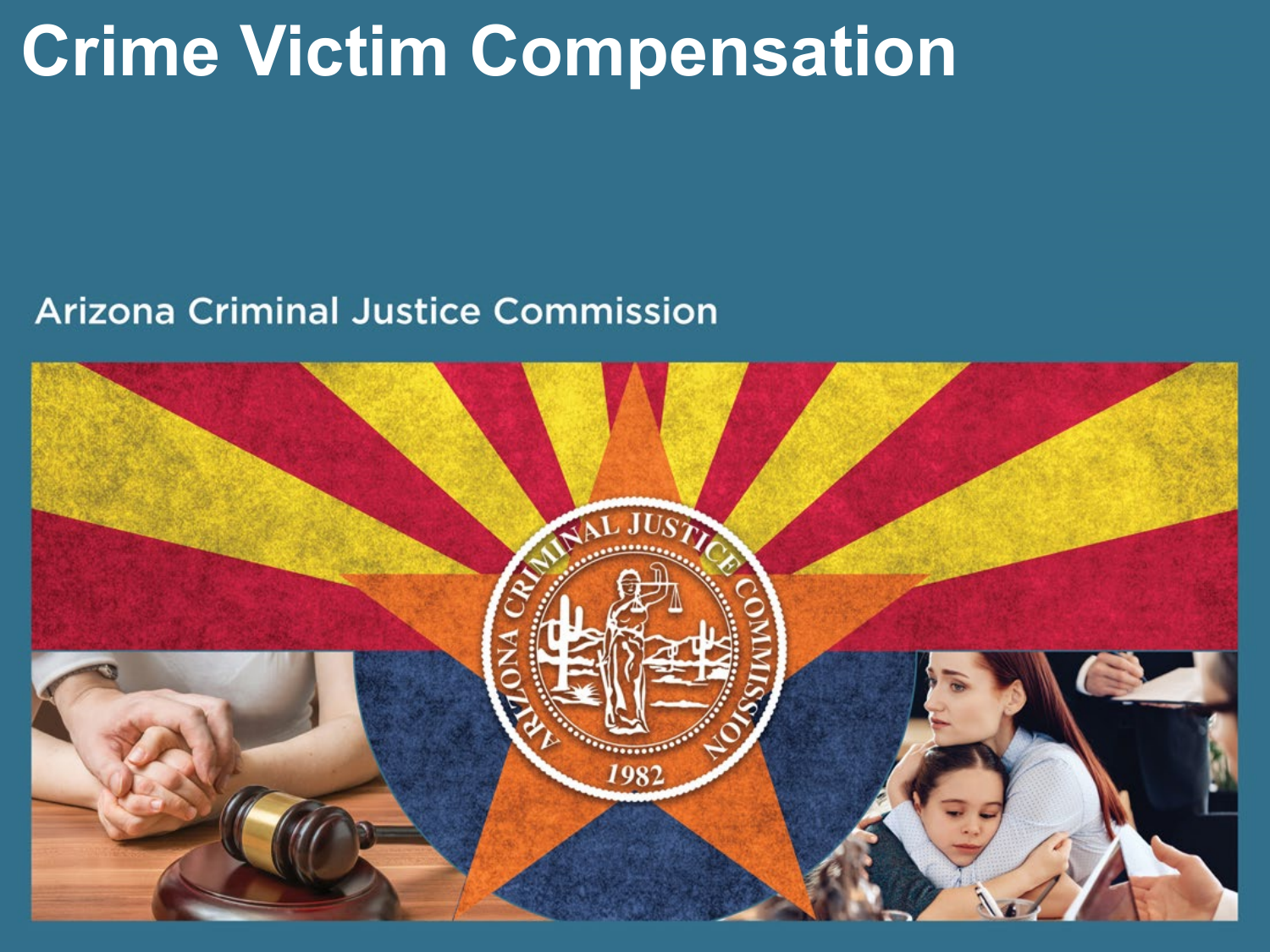### **What is Crime Victim Compensation**

- Provides financial assistance to crime victims
- Covers expenses of physical harm, mental distress, and/or economic loss from victimization
- Does not require apprehension or conviction of offender
- The payer of last resort
- Administered by the Arizona Criminal Justice Commission (ACJC)
- Arizona is a decentralized program
	- Each county has a compensation board
	- Award decisions made at the local level

![](_page_1_Picture_9.jpeg)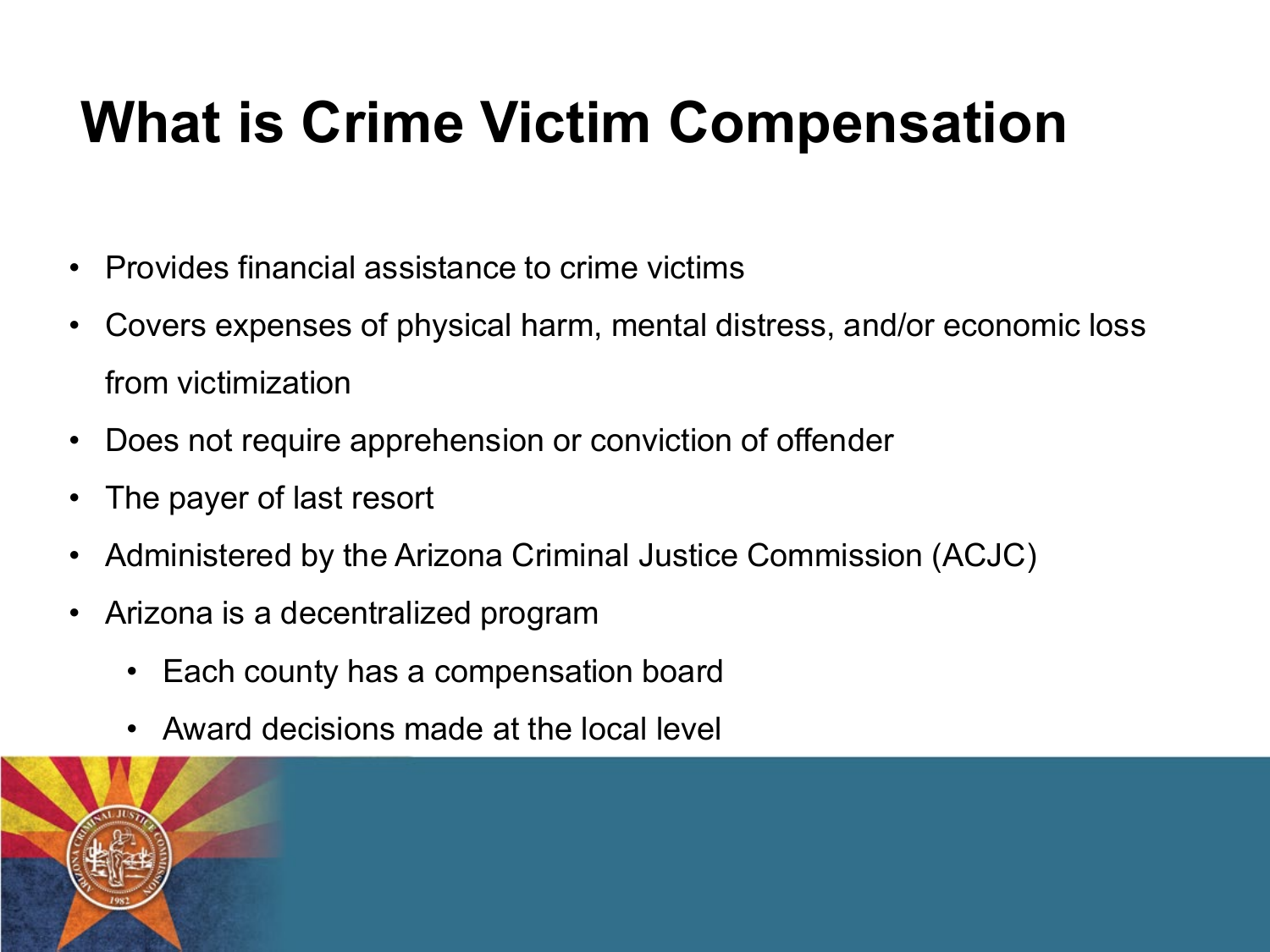### **Fund Sources**

- Federal Sources
	- Crime Victims Fund
		- Federal Government grant monies
		- Victims of Crime Act of 1984
		- Criminal fines and fees
		- Makes up about 1/3 of the program size
- State Sources
	- Penalty Assessment
	- Inmate work fees
	- Unclaimed restitution
- **Other Sources** 
	- Restitution/Subrogation
	- Donations
	- Clerk of the Court interest monies

![](_page_2_Picture_15.jpeg)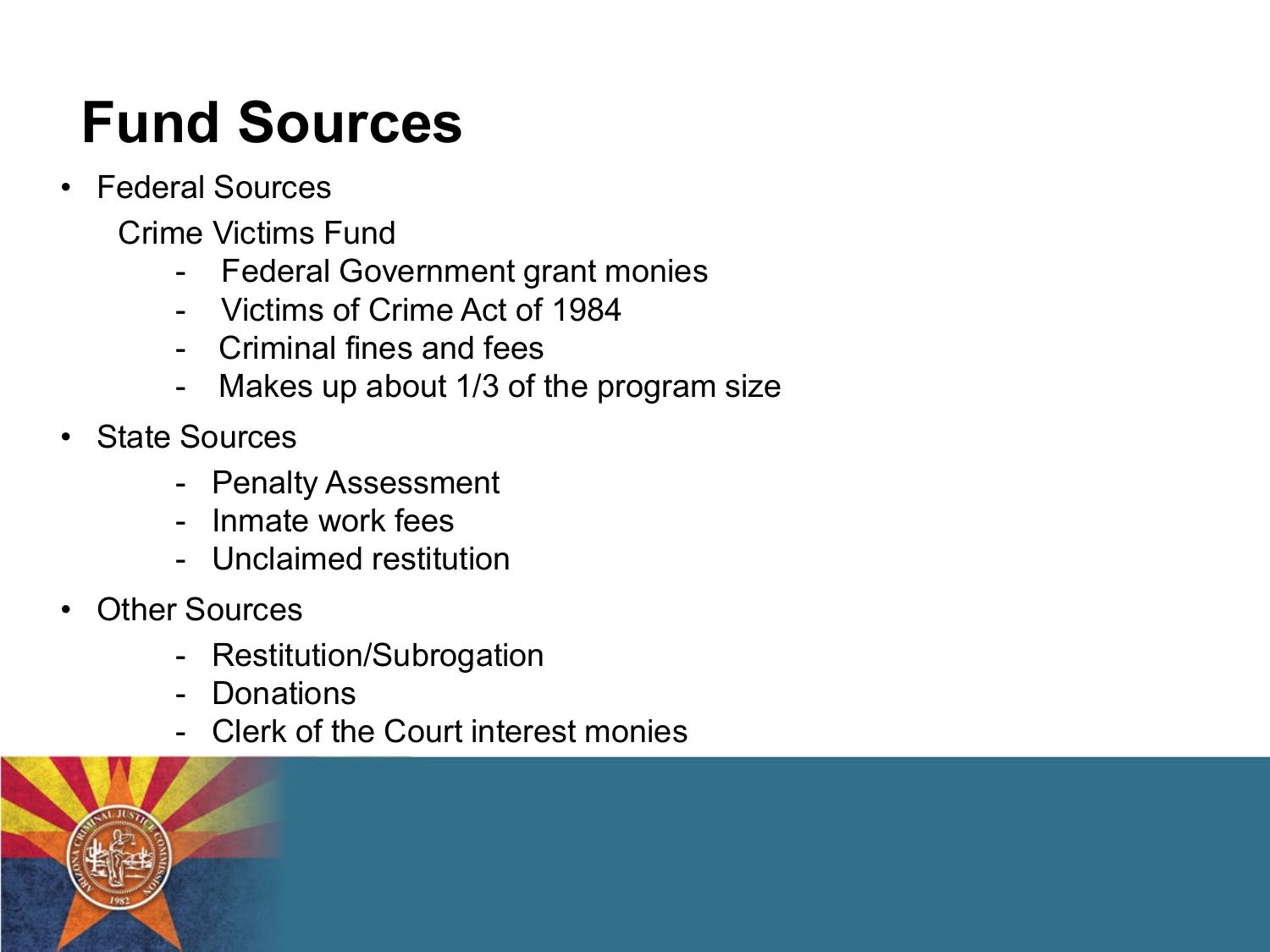## **Who is Eligible?**

- Victim of crime under Arizona or Federal Law
- Report the crime within 72 hours
- Cooperate with law enforcement
- Apply within 2 years of the crime
- Suffer economic loss not covered by a "collateral source"
- No contribution to victimization
- Victims need not to be residents of Arizona to apply
- Arizona residents victimized abroad

![](_page_3_Picture_9.jpeg)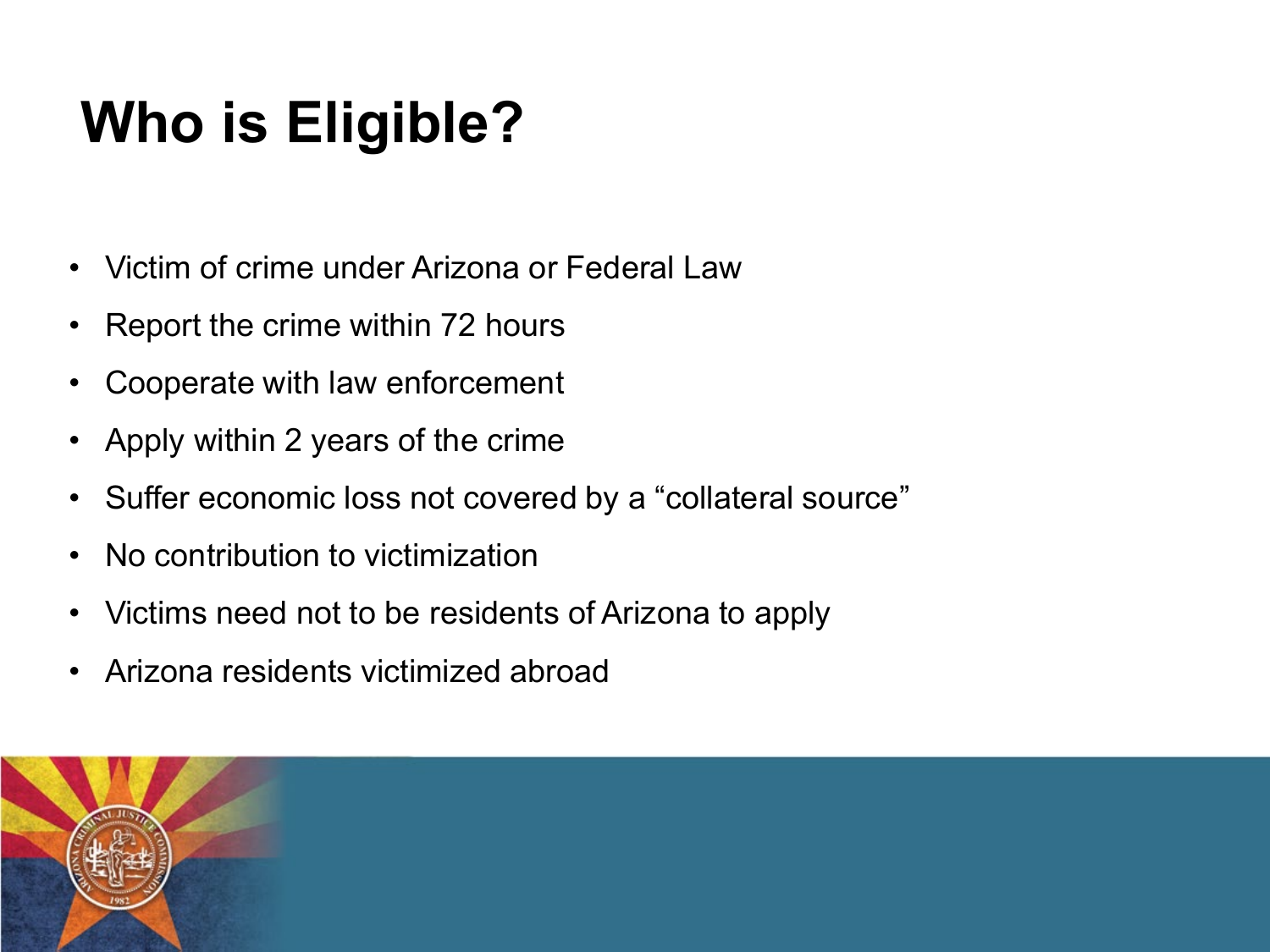#### **What Does Victim Compensation Pay For?**

- Medical costs  $-$  up to \$25,000
- Funeral costs up to  $$10,000$
- Counseling  $-$  up to \$5,000
- Wage loss various levels of coverage, based on minimum wage rate
- Crime scene clean up of a residence up to \$2,000
- Transportation costs  $-$  up to \$2,000
- Maximum award for any one claim is \$25,000

![](_page_4_Picture_8.jpeg)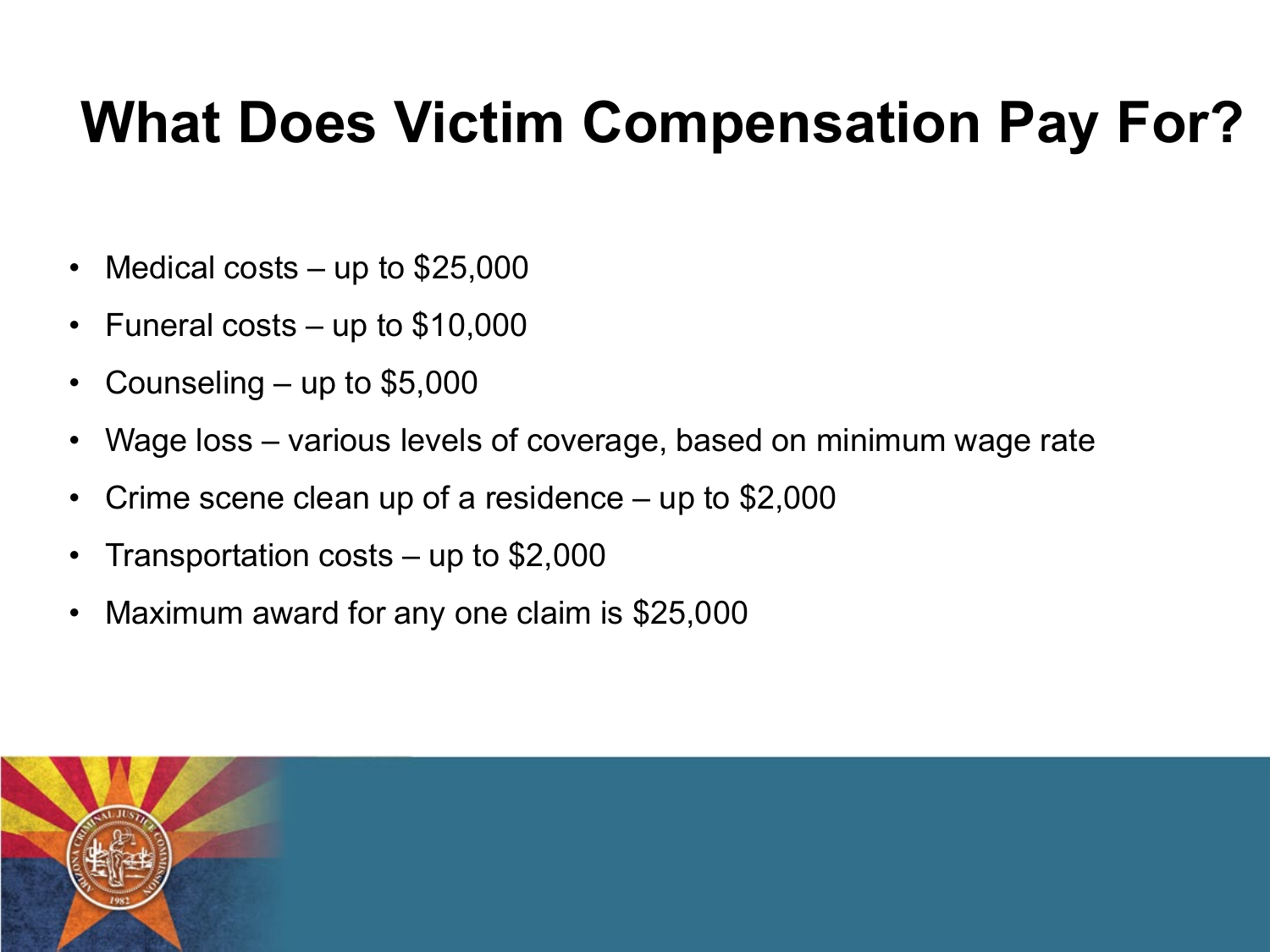#### **Costs Not Covered**

- Property Loss or repair
- Pain and suffering
- Attorney fees

![](_page_5_Picture_4.jpeg)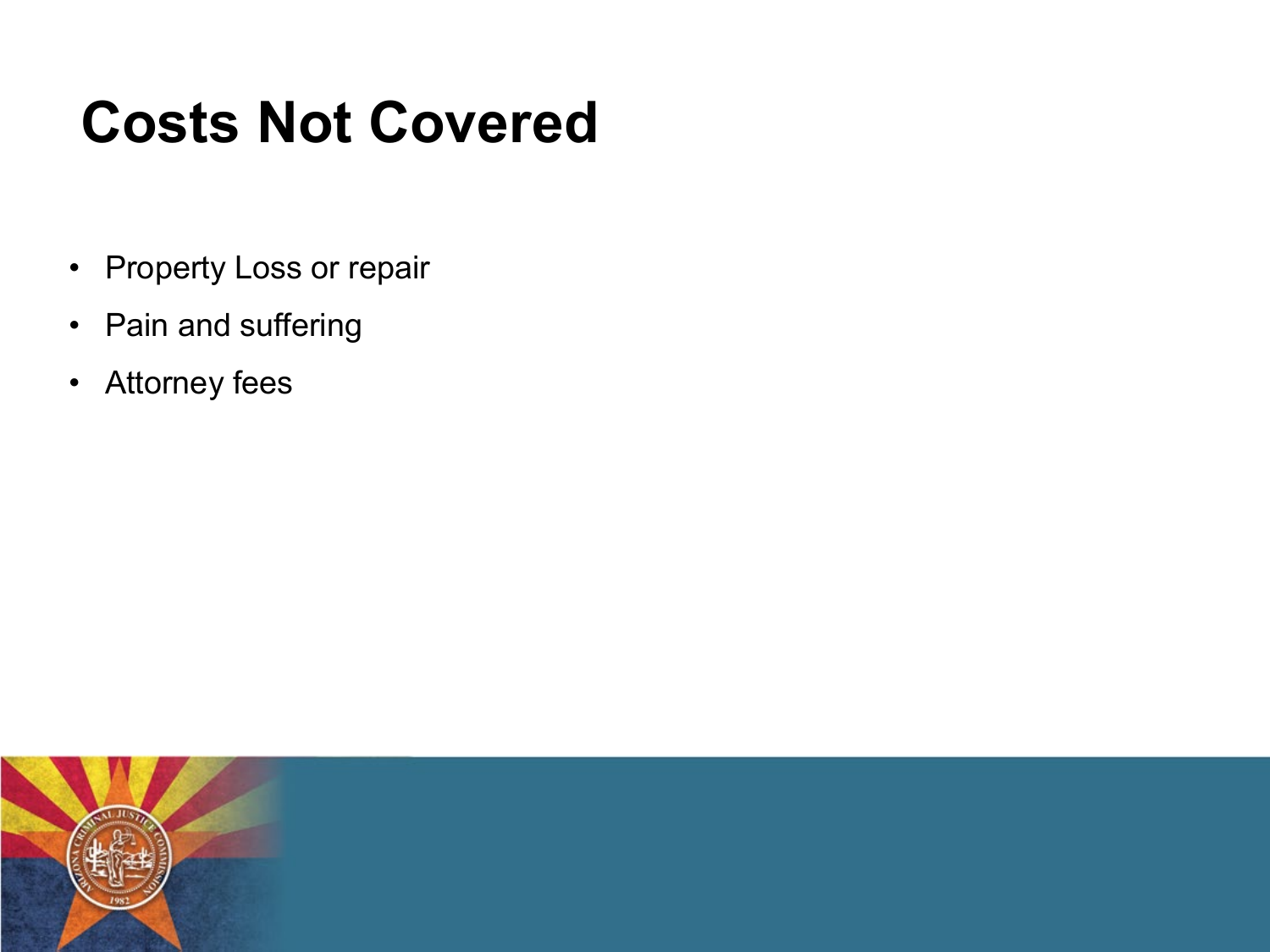### **Claim Process**

- Completed application submitted to program
- Program investigates/substantiates claim
- Forward to the board for consideration
	- Board must hear claim within 60 days
	- Board approves/denies claim
- Approved awards are paid to claimant or provider
- Denials/reductions sent certified mail
- Claimant can request a rehearing of a board decision within 30 days

![](_page_6_Picture_9.jpeg)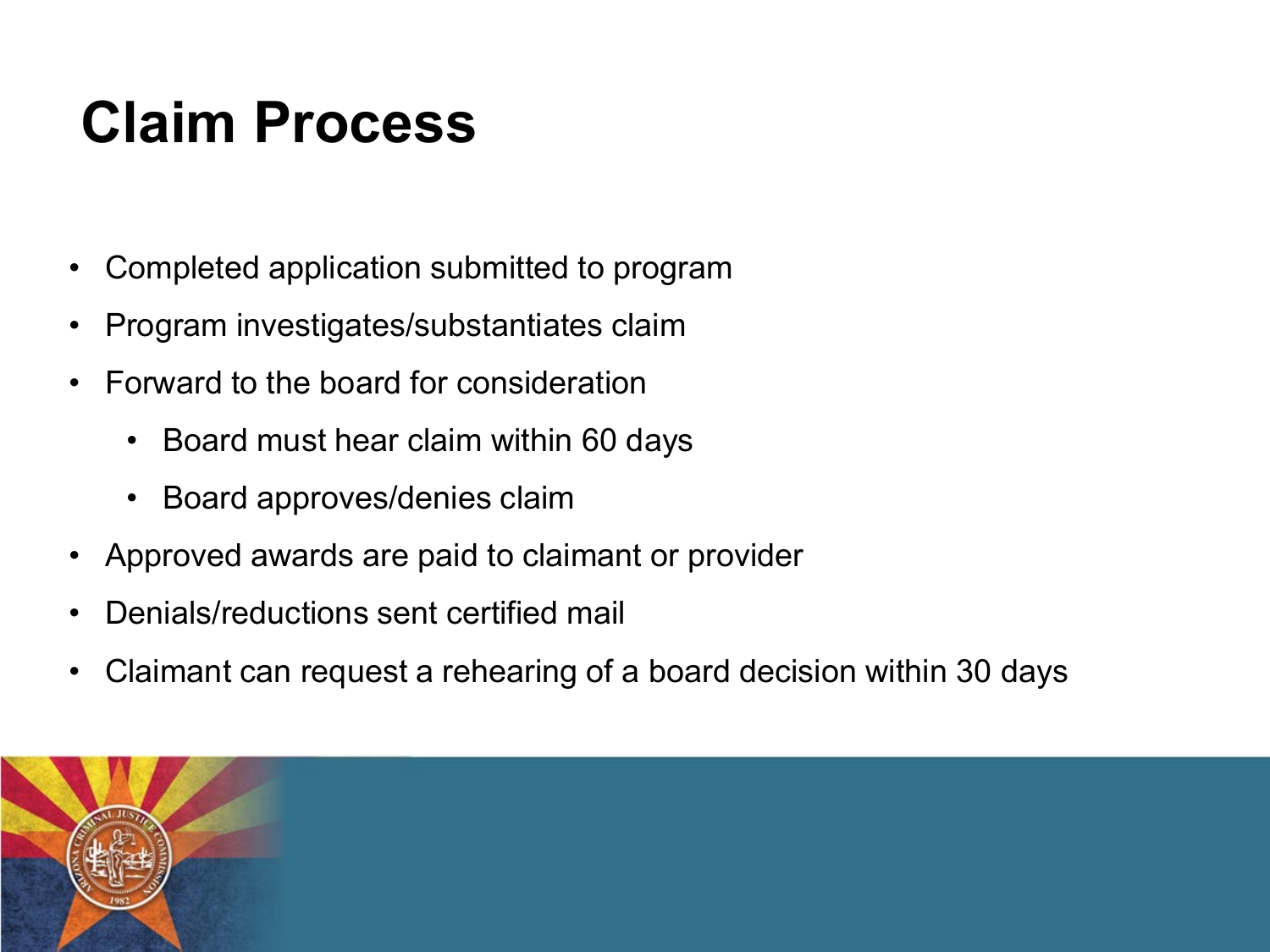#### **Decisions Boards Can Make**

- Approve a claim in full
- Deny a claim
- Approve a claim at a reduced amount
- Table a claim until a future meeting
- If there are insufficient funds in program the Board may:
	- Deny the claim
	- Make partial award and reconsider later during the fiscal year
	- Extend the claim into subsequent fiscal year

![](_page_7_Picture_9.jpeg)